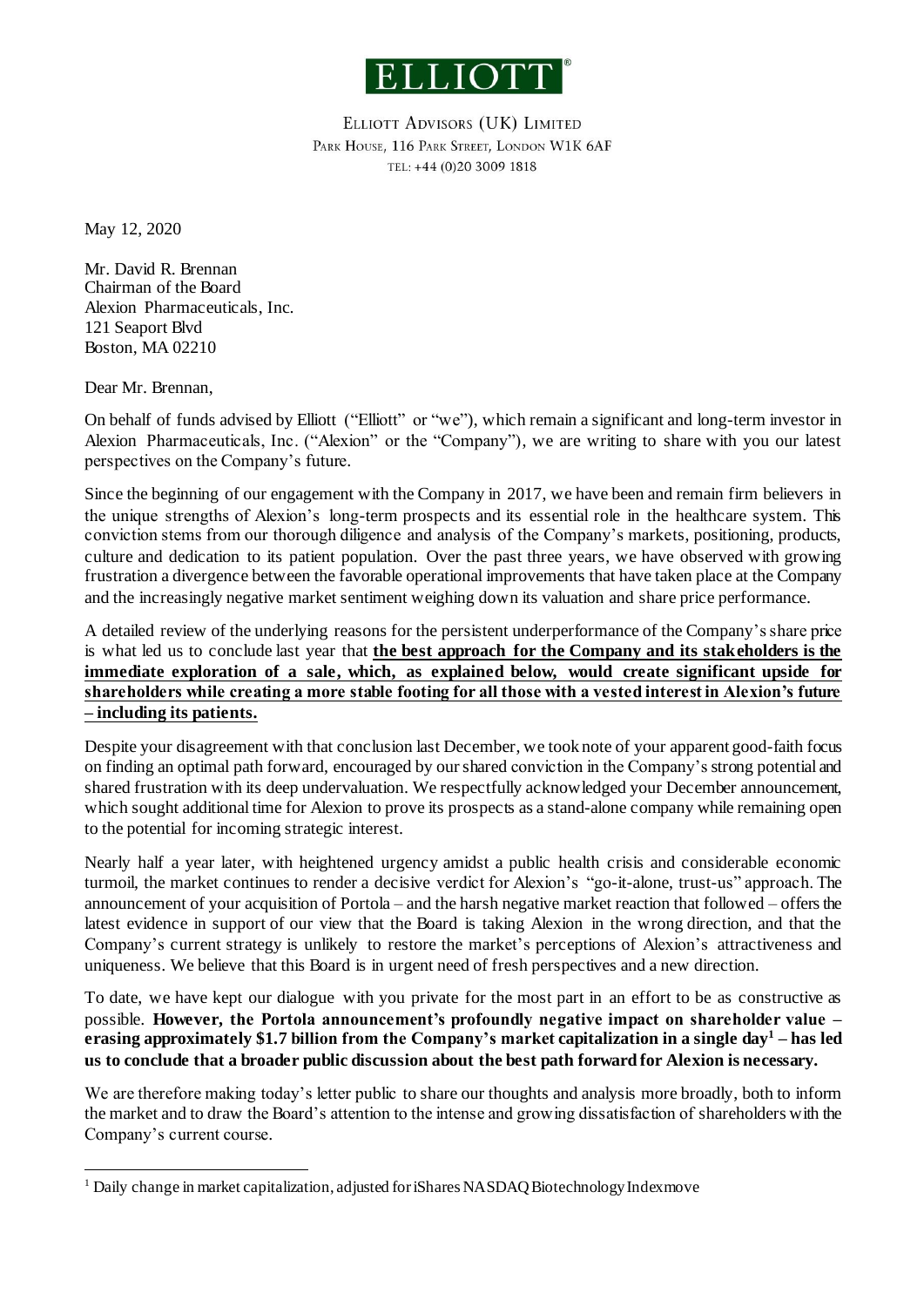## **Alexion Has Been a Persistent Underperformer**

Despite Alexion's attractive franchise and favorable operating performance, the Company's share price has persistently struggled over the last few years. As detailed in the below charts, Alexion's valuation multiple has steadily eroded, with an over 75% reduction in its EV/EBITDA multiple since 2015<sup>2</sup> .



This has contributed to a significant underperformance in total shareholder return relative to any relevant stock market index over the last one-year, two-year, and three-year periods, as well as over the course of your tenure as Chairman



Indeed, during your tenure, Alexion is the worst performer across the broader large-cap biopharma sector: 456



<sup>2</sup> Based on Bloomberg EV / FY1 EBITDA as of 8-May-2020

 $\overline{a}$ 

<sup>3</sup> Bloomberg EV / FY1 EBITDA from 31-Dec-2015 to 8-May-2020

<sup>&</sup>lt;sup>4</sup> Alexion total shareholder return to 8-May-2020 vs. peers listed by Alexion in its 2020 proxy statement, comprising Abbvie, Alkermes, Allergan, Amgen, Biogen, Biomarin, Celgene, Gilead, Incyte, Jazz, Regeneron, Seattle Genetics, United Therapeutics, Vertex

<sup>5</sup> Alexion total shareholder return to 8-May-2020 vs. iShares NASDAQ Biotechnology Index

<sup>6</sup> Alexion total shareholder return from 10-May-2017 to 8-May-2020. Peers include US and EU large-cap biopharma players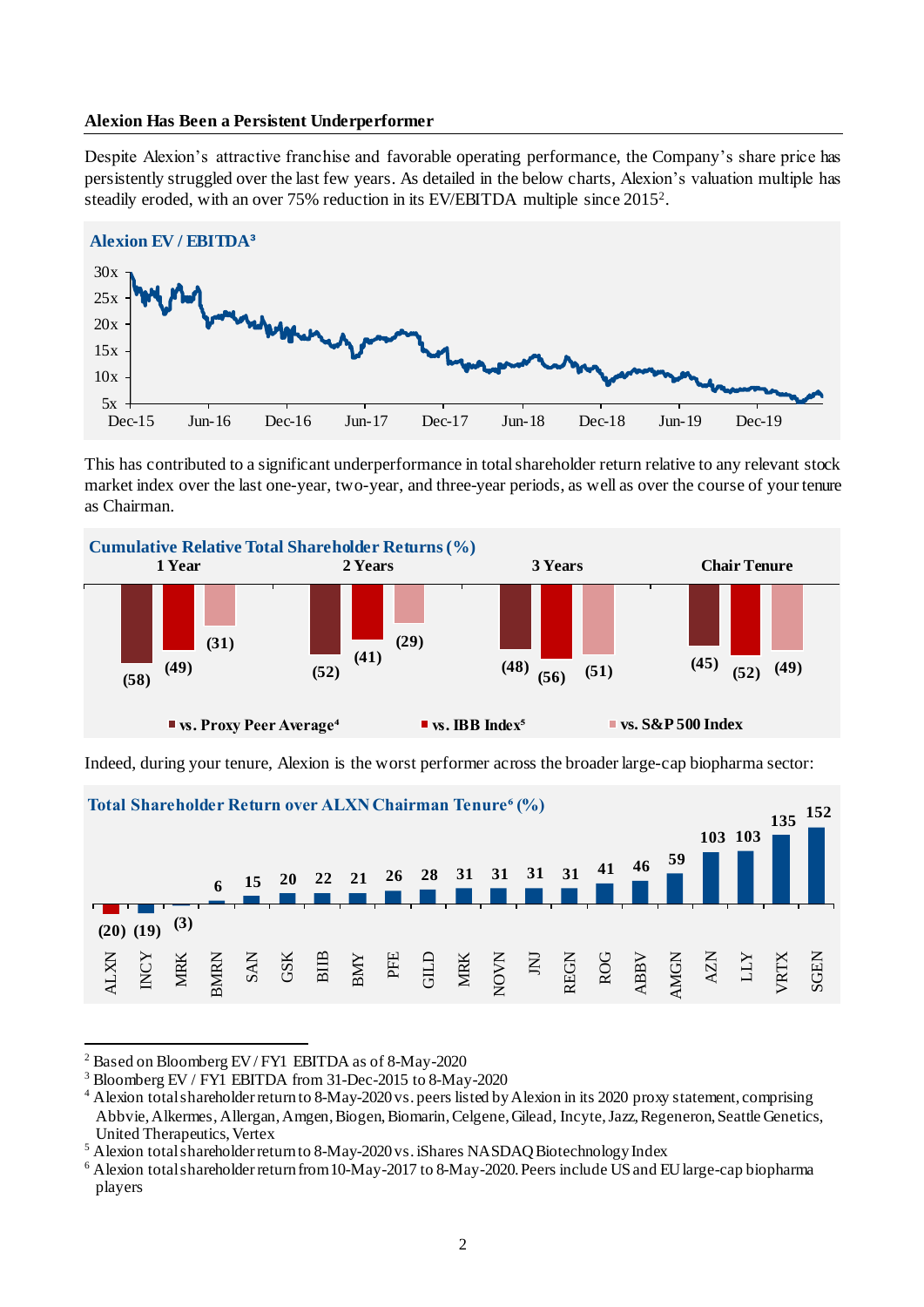Negative market sentiment continues to weigh heavily on Alexion's share price. Significant skepticism has persisted with respect to the resilience and longevity of its complement franchise. We believe this skepticism is unwarranted, which only underscores the depths of Alexion's trust deficit and communication problems with investors. This dynamic has kept many investors away as the existential debate around the Company has obscured its achievements to date and its unique strengths and positioning for the future. Examples of widely held market perspectives on these topics include the following:

- *"One of the challenges we've had with ALXN shares has been the existential nature of the investment debate, and that the bull / bear discussion – even as management execution has been strong – seems largely focused on the stock's terminal value"* – Stifel, August 30, 2019
- *"We expect ALXN to remain in its current trading range until there is greater visibility in the strategy beyond C5"* – MS, May 6, 2020

Unfortunately, as we have highlighted to you throughout our engagement, this overhang cannot be addressed through incremental improvements to the business, with analysts repeatedly highlighting the inability of the market to look beyond the longevity debate and reward the substantial operational improvements that the Company has made over the last few years:

- *"The shares are not expensive. However, we remain neutral given yet-to-be materialized success in pipeline diversification beyond the C5 franchise (~86% of revenue) & potential entry of competitors for the C5 franchise"* – Jefferies, May 6, 2020
- *"Still, we think the lowered guidance will overshadow the 1Q results and along with persistent doubts about the longer-term future of the C5 franchise prior to competitor launches we would remain on the sidelines for now"* – BAML, May 6, 2020
- *"We expect execution to remain strong, though the stock suffers from a so-so near term catalyst path, as well as a theoretical (hard-to-refute) bear case"* – Stifel, May 6, 2020

More recently, as highlighted in the table below, several unfortunate missteps have reinforced this negative sentiment, and the market consequences of these events have been exacerbated by poor communication.

| Event                                                                              | Date      | Perf $\%$ <sup>7</sup> |
|------------------------------------------------------------------------------------|-----------|------------------------|
| IPR instituted and EU patents not issued                                           | 30-Aug-19 | $(9.5)\%$              |
| <b>Paul Clancy departure</b>                                                       | 18-Sep-19 | $(3.8)\%$              |
| 3<br><b>Achillion transaction announced</b>                                        | 16-Oct-19 | (4.9)%                 |
| $\overline{\mathbf{4}}$<br>Elamipretide phase 3 fails within 3 months of agreement | 20-Dec-19 | (2.1)%                 |
| 5<br><b>Announcement of 2020 guidance</b>                                          | 30-Jan-20 | $(4.8)\%$              |
| <b>Portola transaction announced</b><br>O                                          | 5-May-20  | $(7.3)\%$              |

In all the examples above, Alexion's attempts to reassure an already skittish investor base failed. The Company's deficient communication more often than not left doubts unaddressed and questions unanswered. Paul Clancy's departure is a case in point. Paul had earned his reputation as an experienced and perceptive CFO who reliably guided market expectations and consistently managed to surprise to the upside. His sudden

 $\overline{a}$ <sup>7</sup> Event date share price performance vs. iShares NASDAQ Biotechnology Index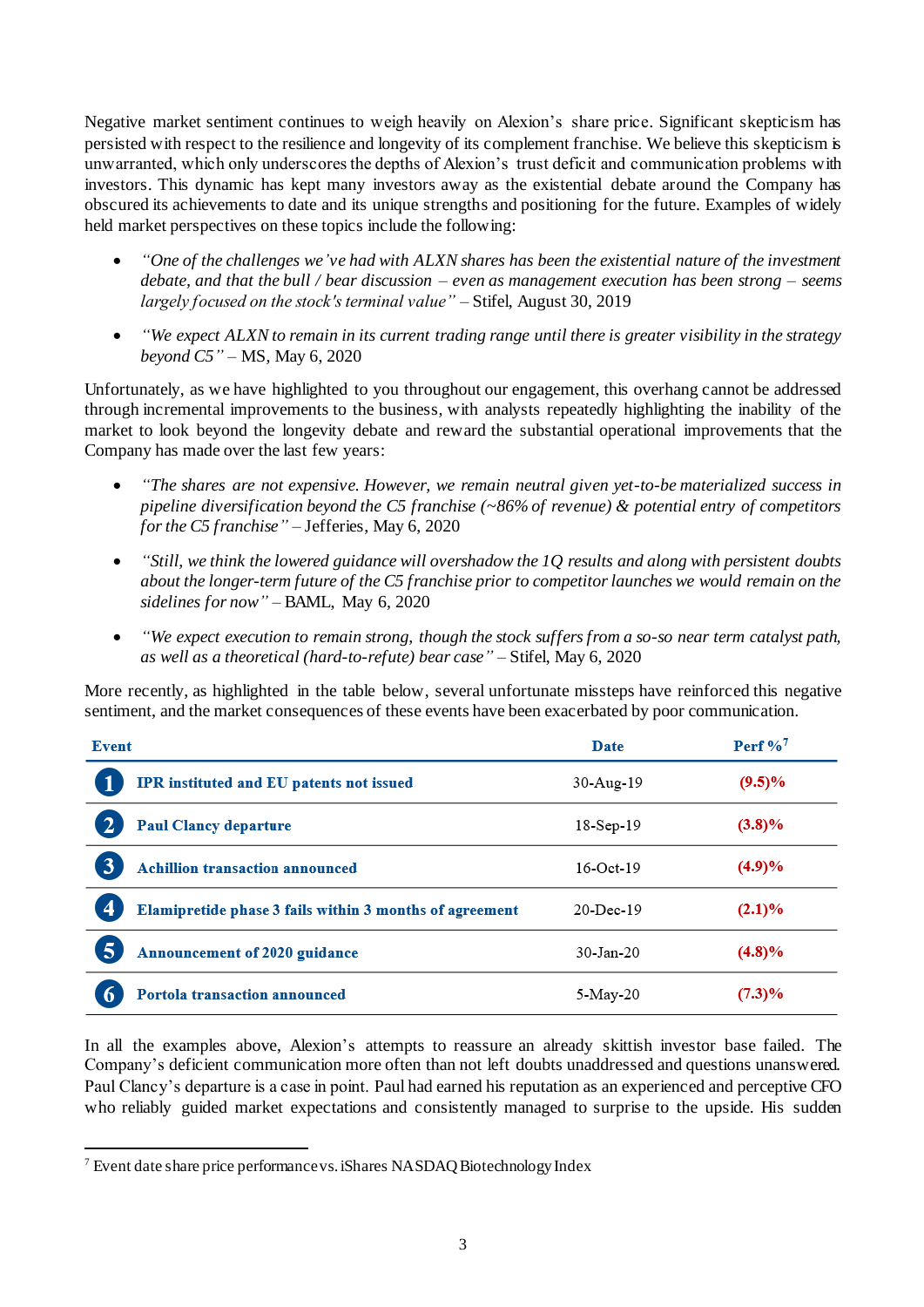departure, announced in a press release that provided no background or rationale for the move, led to troubling investor speculation, with one broker commenting, "It's impossible to know if there's anything else beyond the surface here." <sup>8</sup> Similarly, the new CFO's 2020 EPS growth guidance announced in January 2020, at just 2% at the midpoint of the guidance range, marked a surprising and poorly explained reversal to the Company's stated ambition of "double digit revenue and EPS growth" at its Investor Day just ten months earlier.<sup>9</sup>

Two of the most instructive missteps listed above include the recent acquisitions of Achillion and Portola, which highlight the degree to which the Company is at odds with market expectations. Conceptually, there is an M&A framework for Alexion that makes sense – prudently invest in assets that bring optionality and enhance the existing franchise:

 *"Our acquisition strategy has really been focused on rebuilding our pipeline over the last 2 years […] our plan is still to keep rebuilding that pipeline, continue the path that we are on from a diversification standpoint, and most importantly, sort of stay disciplined on matching the risk that we take with a particular BD or partnership or license or acquisition with the value that we pay for it"* – Aradhana Sarin, CFO, March 3, 2020

Indeed, this stated goal has drawn praise from analysts:

- *"We like ALXN's BD focus on largely under-the-radar/under-appreciated assets"*  RBC Europe Limited, June 11, 2018
- *"ALXN Investor Day Marked By Incremental But Smart BD … with respect to Alexion's [BD] strategy going forward: (1) the company continues to emphasize a transition toward "orphan" [not "ultra" orphan] assets and (2) management noted that they'll be aggressive, but also disciplined when leveraging external innovation to build the pipeline"* – Stifel, March 20, 2019

Yet the announcements of Alexion's acquisitions of Achillion and Portola both destroyed significant shareholder value:

| <b>Acquisition</b> | <b>Transaction</b><br>EV | <b>Relative</b><br>Perf $\%^{10}$ | <b>Market</b><br>Value<br>Destroyed <sup>11</sup> | <b>Value</b><br><b>Destruction</b><br>as $\%$ EV |
|--------------------|--------------------------|-----------------------------------|---------------------------------------------------|--------------------------------------------------|
| Achillion          | \$0.7bn                  | $(4.9)\%$                         | $$(1.2)$ bn                                       | 166%                                             |
| Portola            | \$1.2bn                  | $(7.3)\%$                         | \$(1.7)bn                                         | $137\%$                                          |

It is possible to argue that Achillion provides a coherent strategic fit given the complementarity of Achillion's key assets with Alexion's portfolio, with Danicopan enabling Alexion to better treat the subset of PNH patients with EVH. Yet Alexion failed to appreciate the appearance of defensiveness in the timing and communication around this transaction, creating the impression that the Company was on the back foot and worried about PNH competitors, as highlighted by a number of analyst comments at the time:

- *"In our view, the transaction has strong strategic rationale as a defensive play for ALXN vs. competitors (esp. APLS)"* – Evercore ISI, October 16, 2019<sup>12</sup>
- *"The deal … implies either Alexion knows the "Apellis thesis" is accurate or PNH is not the main value driver"* – Raymond James, October 16, 2019

 $\overline{a}$ <sup>8</sup> Stifel, 17-Sept-2019

<sup>9</sup> Page 10, Alexion Investor Day Presentation, 20-Mar-2019

<sup>&</sup>lt;sup>10</sup> Announcement date share price performance vs. iShares NASDAQ Biotechnology Index

<sup>&</sup>lt;sup>11</sup> Announcement date change in market capitalization, adjusted for iShares NASDAQ Biotechnology Index move

<sup>&</sup>lt;sup>12</sup> Underlining in quote added for emphasis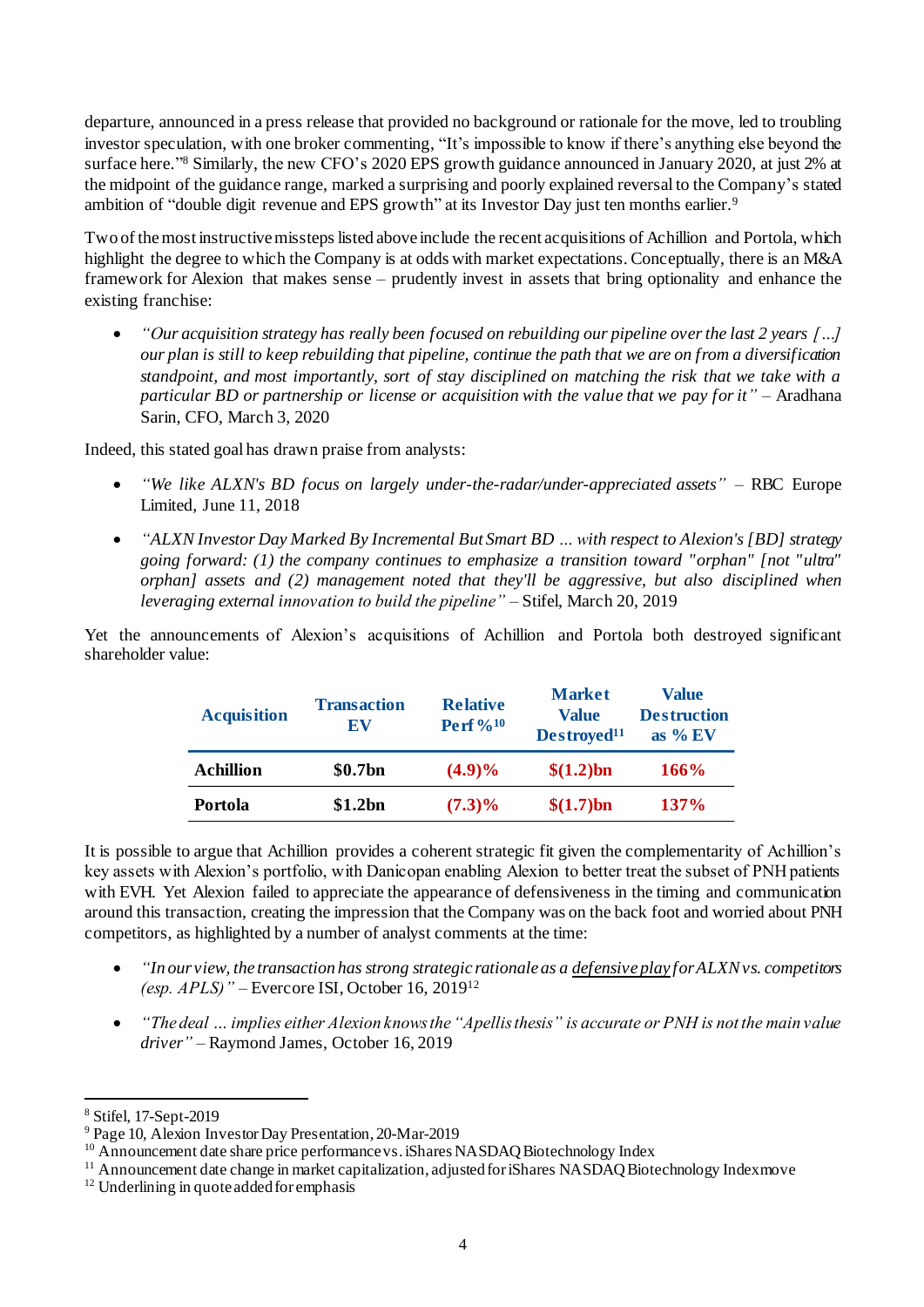Likely bruised by the market's reaction to this first business development initiative, Alexion nonetheless went on to announce the acquisition of Portola, a move that – at best – can be described as an execution improvement play with a likely positive NPV. But this deal is a far cry from the kind of nimble rare-disease tuck-ins that investors, including ourselves, believe could further strengthen Alexion as a rare-disease powerhouse. In our experience, it is quite rare – even among poorly received transactions – for an acquirer's market capitalization to collapse by an amount in excess of the total value of the announced transaction. **Such a disproportionate decline in a company's share price is the sign of much deeper concerns regarding a company's perceived strategy.**

Putting aside the price paid for the asset, which could have been softened with a commercial milestones CVR, Portola's lack of obvious strategic fit with Alexion is what drove the bulk of the market's negative reaction, in our view. Portola has no chronic rare-disease exposure, the core of Alexion's focus and know-how, and instead targets a broad patient population in the acute hospital setting. The company's main product, AndexXa, has limited channel overlap with the majority of Alexion's products. In addition, the acquisition levers Alexion to a hospital-based product in the midst of an ongoing pandemic in which non-COVID-19-related hospital admissions have gone down significantly.

This view of the Portola acquisition is supported by analysts and other investors, who have expressed broad skepticism towards the transaction:

- *"Buying a Biotech on the Cheap Not Helping to Restore Investor Sentiment … While we expected ALXN would remain active on the BD front, we were surprised to see it go after a beaten down story … Portola's early commercial struggles will likely induce skepticism that today's deal can meaningfully diversify … accordingly, client feedback on the deal has been mixed at best"* – JPM, May 5, 2020
- *"Portola acquisition provides mgt. with an additional revenue generating product, but at a high initial cost… [ALXN] has no cardiovascular exposure, is acquiring a product that has struggled for multiple years given narrow utilization criteria and mgt. is paying a 12.5x trailing revenue multiple … we expect a material earning contribution to take time"* – MS, May 5, 2020
- *"From our discussions with investors we've heard almost universally negative feedback on this deal, ranging from concerns that Andexxa could be over-priced (a reason behind weak initial uptake/reimbursement), to broader reservations surrounding ALXN levering itself to a hospital-based product in the midst of an ongoing pandemic"* – Stifel, May 6, 2020

These two transactions have dealt an additional blow to the already fragile credibility of Alexion's Board and management team. The dismal track record also calls into question whether the Board and management team are receiving strong, impartial advice from their external advisors. To avoid these repeated mistakes, Alexion would benefit from both fresh perspectives *on* the Board and better advice given *to* the Board. There is mounting confusion among investors regarding the core focus of Alexion's business development efforts, and the Company's next move now faces an even greater hurdle for regaining trust.

## **Self-Reinforcing Underperformance is Obscuring the Attractiveness of the Company**

The above assessment of the untenable status quo is especially frustrating given both the Company's underlying strengths and all that this team has achieved from an operational point of view.

Serving the unique needs of its patients with life-saving therapies, Alexion is a leading biopharmaceutical company supported by a world-class complement franchise, strengthened by the launch of Ultomiris, which offers patients significant improvement to their lives through a more convenient approach to dosing, and featuring a substantial competitive moat in its existing markets. Alexion is a fundamentally strong company, operating in a fundamentally strong industry.

For the past several years, Alexion's management team has taken a number of positive steps forward to improve the underlying business. Alexion rightly noted the following in its December 2019 statement: "Over the course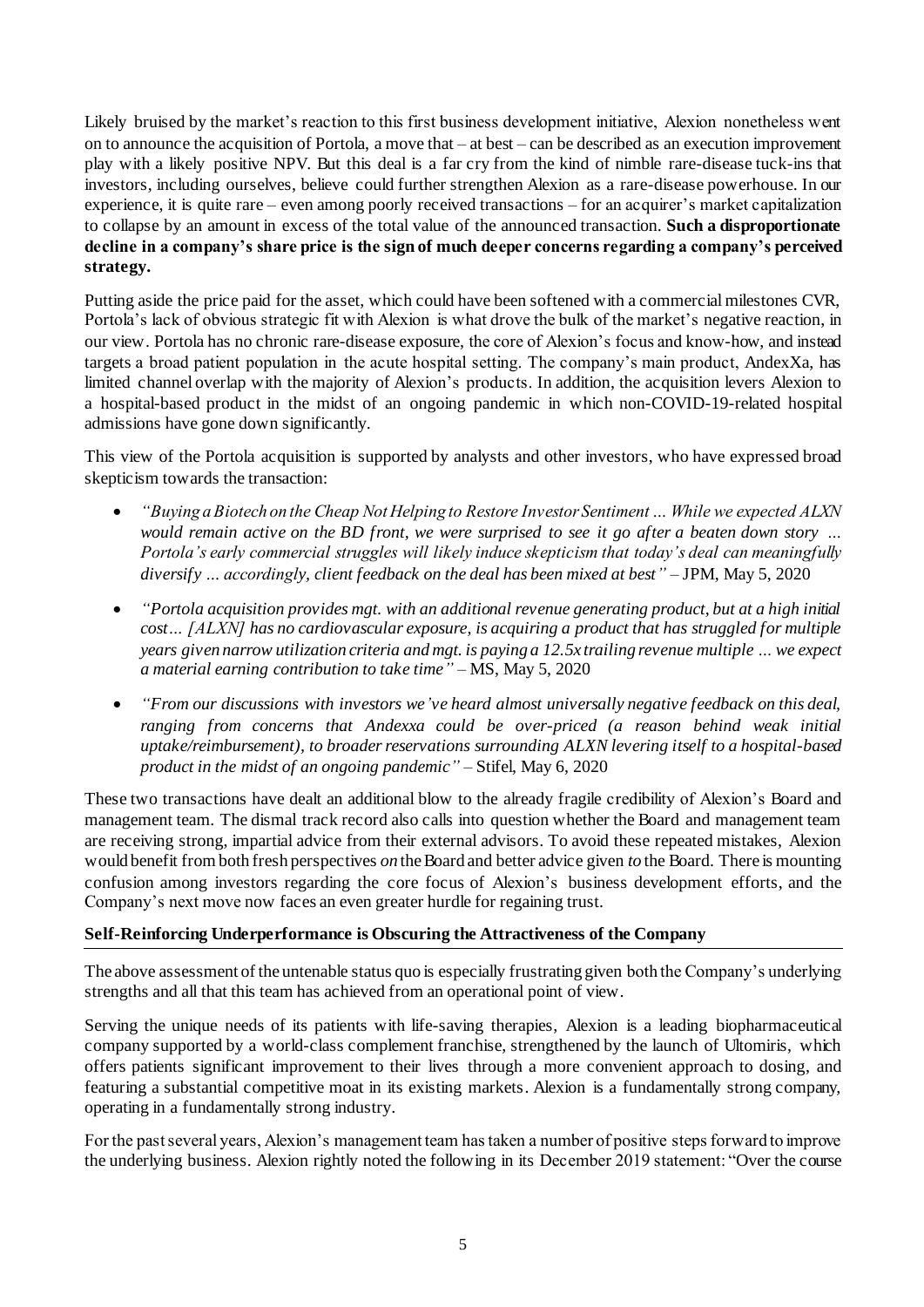of our engagement, Elliott has been extremely complimentary of our Board, management team and business. We appreciate Elliott's recognition of the uniqueness and strength of Alexion's business."

As we have referenced previously, when Dr. Ludwig Hantson joined as CEO in early 2017, Alexion was in a period of significant turmoil and uncertainty. At that time, he recognized that Alexion's past challenges offered a significant opportunity for value creation given the sound fundamentals of the franchise and the tangible benefits the Company's products have brought to patients. We saw the same potential in Alexion, and in 2017, we approached the Company with a number of suggestions to improve the Company's governance, operational efficiency, R&D productivity, transparency and communication. We went on to have an extensive dialogue with the management team on these points, and we were encouraged that Alexion delivered on a number of these suggestions, including the following:

- $\checkmark$  Strong cost controls delivering an 11% increase in operating margins since 2017;<sup>13</sup>
- $\checkmark$  Measured and sensible capital deployment strategy with a focus on smaller tuck-in acquisitions and collaborations;
- $\checkmark$  Improved governance through the appointment of new Board members, which enhanced the Board's diversity, expertise and independence; and
- $\checkmark$  Well-managed market expectations and guidance with 12/13 revenue beats and 13/13 EPS beats since YE2016. 14

In addition and more importantly, the Company succeeded in obtaining the approval of ALXN1210, now Ultomiris, and launching its commercialization. This development removed a key area of uncertainty and strengthened the long-term sustainability of the complement franchise by offering patients an even better drug to treat their life-threatening conditions. The sensible and responsible pricing policy of this improved product (at a meaningful discount to Soliris), coupled with the successful ongoing switching of Soliris patients, is creating a unique basis for future sustainable growth across an increasing number of therapeutic indications.

By all key operating measures, Dr. Hantson and his team have taken meaningful steps to improve the business during his relatively short tenure. As a result, Alexion is now well-positioned for long-term value creation, as highlighted by the following key attributes:

- $\checkmark$  Long runway of volume-driven revenue growth, driven by:
	- Expansion into new indications, with excellent ongoing gMG and NMOSD launches and the potential to expand further into neurology with ALS;
	- A rapidly growing metabolic franchise which offers a meaningful area of diversification and earnings, with the franchise growing at a 43% CAGR from 2016-19 and expected to contribute 14% of overall sales in 2020; 15
	- A coherent (albeit small) pipeline, with ten potential launches by 2023, driving a potential incremental \$3.7 billion of peak risked revenues; 16
- $\checkmark$  Strong commercial positioning, with:
	- High patient loyalty, driven by the chronic nature of Alexion's key indications, the high efficacy of Soliris and Ultomiris, and the Company's leading patient support network, with Alexion providing high-touch support for all patients;
	- Leading market position with high visibility over the entire patient population through OneSource;
	- Industry leading relationships with physicians and KOLs driven by years of educational efforts to drive increased disease awareness and diagnosis;

1

<sup>&</sup>lt;sup>13</sup> Based on FY2019A operating margins

<sup>&</sup>lt;sup>14</sup> Based on Bloomberg consensus

<sup>&</sup>lt;sup>15</sup> Based on the midpoint of 2020 guidance

<sup>&</sup>lt;sup>16</sup> Based on Elliott analysis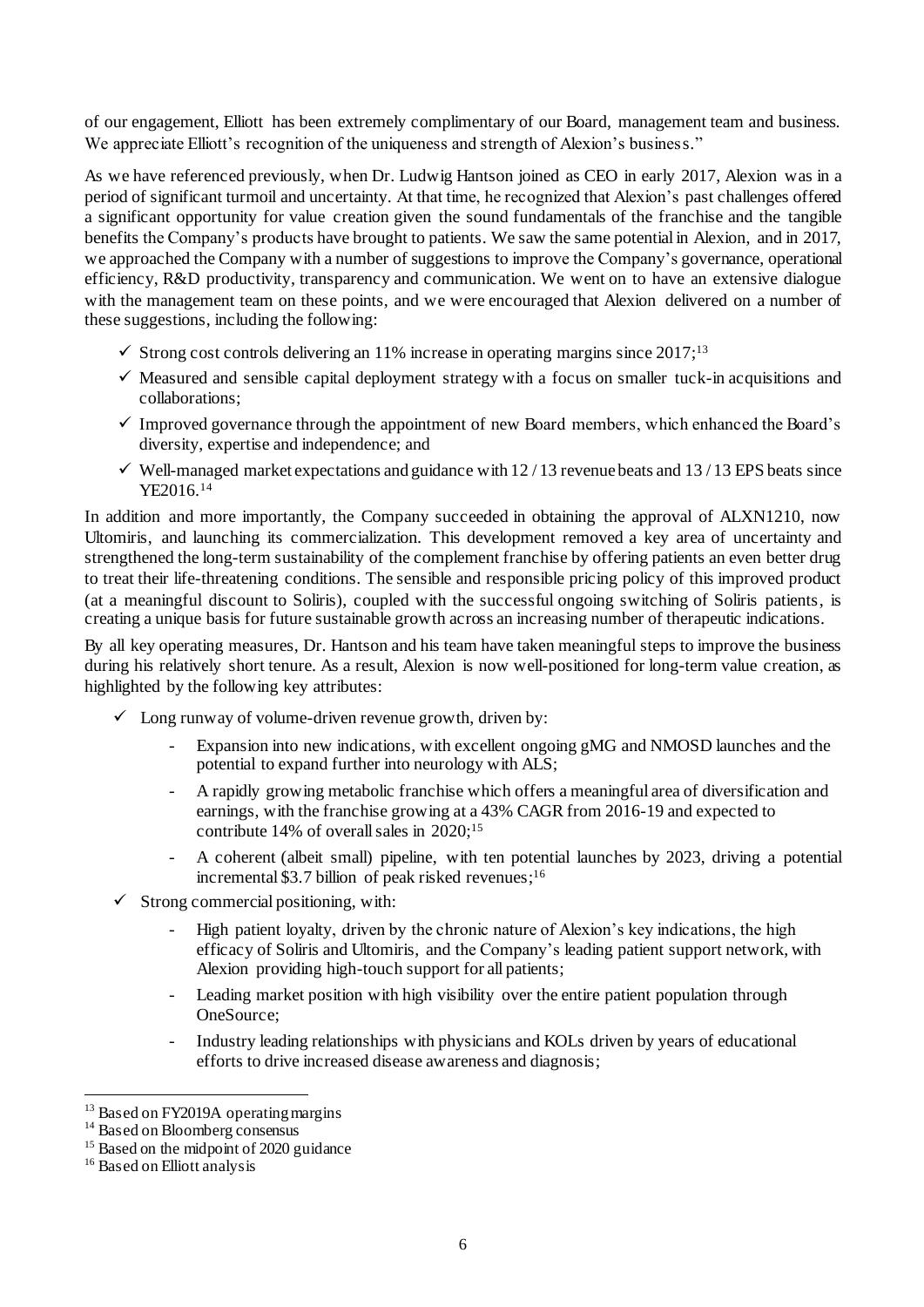- $\checkmark$  Strong payor value proposition:
	- Ultomiris offers meaningfully lower cost for payors, with a roughly 19% reduction in overall gross cost per PNH patient and 37% saving for aHUS, gMG and NMO patients; 17
	- A highly responsible pricing strategy, which should help protect the Company in any potential US drug pricing reforms; and
- $\checkmark$  A highly profitable and cash-generative business, with annual free cash flow of over \$2 billion,<sup>18</sup> protected by IP until 2035.

Our assessment of the relevant competitive landscape, including potential branded and biosimilar competition, has informed our conviction that Alexion's strengths and sustainable positioning are highly underappreciated, as reflected in the Company's depressed valuation.

The Company benefits from a highly attractive financial profile, with Alexion expected to grow revenues at an 8% 5yr CAGR while consistently generating EBITDA margins of over 55%. <sup>19</sup> Despite this, Alexion now trades at just 6.1x 2021 EV / EBITDA and 8.3x 2021 P/E, <sup>20</sup> which are amongst the lowest multiples in the entire large cap biopharma universe. Indeed, comparing a regression of peer forecast revenue growth to valuation multiples implies that Alexion is expected to underperform its five-year consensus revenue CAGR by over 8%, in our view a highly unlikely scenario:



 $\overline{a}$ <sup>17</sup> Assumes a gross price of \$510k for Soliris based on public disclosure, a 10% base discount for Ultomiris for PNH and \$3k net costs per hospital visit (based on expert feedback). For PNH patients, this equates to total costs of \$588k for Soliris assuming 26 hospital visits vs. \$477k for Ultomiris assuming 6.5 hospital visits per year. For aHUS, NMO and gMG this equates to total costs of \$758k for Soliris assuming 26 hospital visits vs. \$477k for Ultomiris assuming 6.5 hospital visits per year

<sup>&</sup>lt;sup>18</sup> Based on 2021E analyst consensus estimates

<sup>&</sup>lt;sup>19</sup> 2019-2024 revenue CAGR and EBITDA margins based on Bloomberg consensus as of 8-May-2020

<sup>20</sup> Bloomberg analyst consensus estimates

<sup>21</sup> 2019-2024 revenue CAGR, revenues and multiples based on Bloomberg consensus as of 8-May-2020. 2020-2025 CAGR used for BMS given CELG acquisition. Large cap pharma players comprise Amgen, AstraZeneca, BMS, Eli Lilly, GlaxoSmithKline, J&J, Merck & Co., Merck KGAA, Novartis, Pfizer, Roche and Sanofi. Large cap biotech players comprise Biogen, Gilead, Regeneron

<sup>&</sup>lt;sup>22</sup> "Ambition to maintain double digit revenue growth" as per page 28 of the Alexion 2019 Results presentation, 30-Jan-2020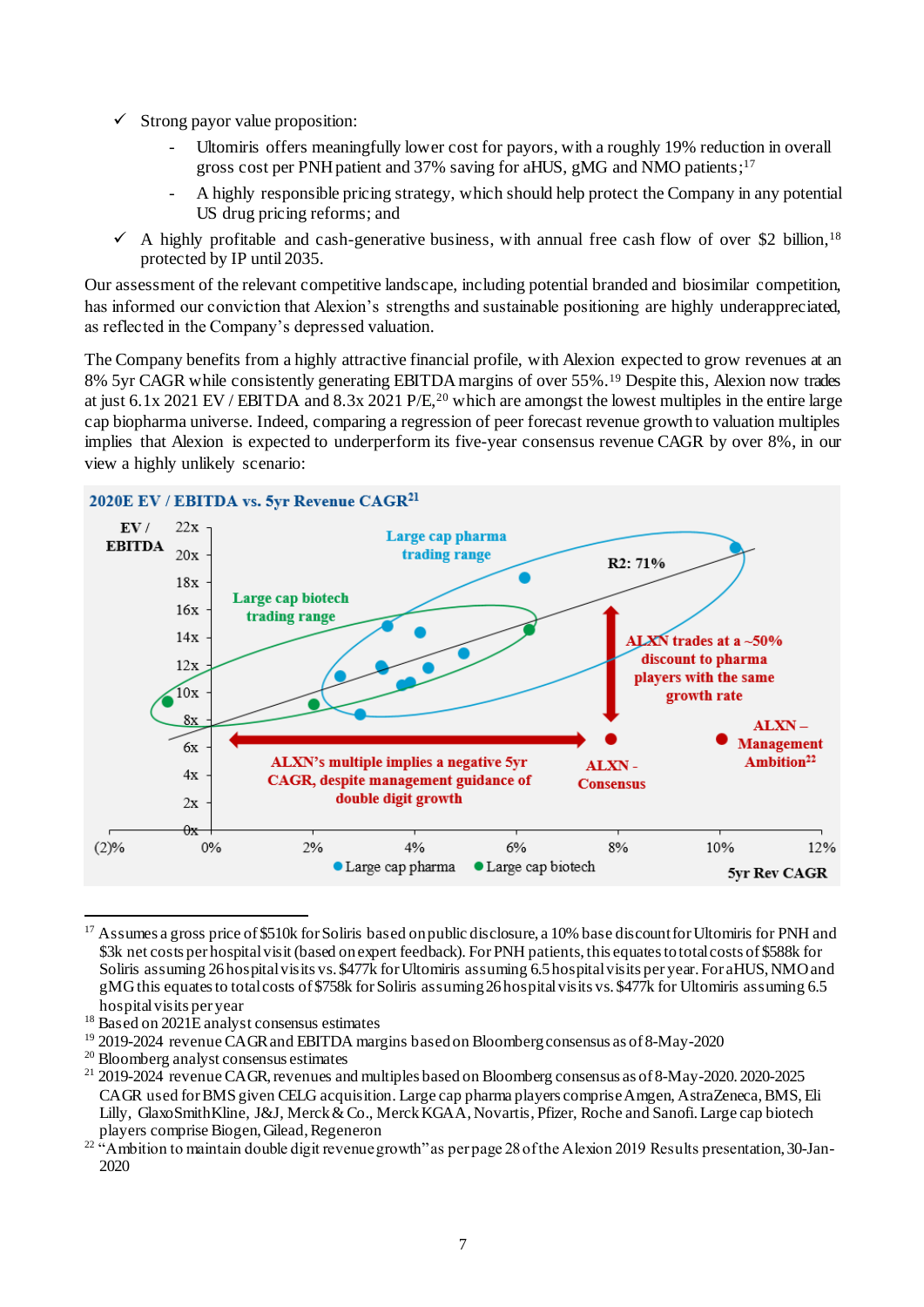Even based on conservative estimates – which assume the market share of Alexion's complement franchise decreases substantially to the benefit of potential future competitors and Soliris biosimilars – **we believe Alexion shares now trade at a 40-50% discount to fair value.** Sell side analysts seem to agree with such conclusions, with a median upside to target price of 40% (vs. 6% on average for large cap biotech peers). 23

Indeed, based on our analysis, the current market value ascribed to Alexion suggests that investors expect the Company's core complement franchise market share to decline to less than 30% (from 100% currently in its core indications) over the next seven years. <sup>24</sup> In our view, this is a highly implausible scenario given Alexion's best-in-class Ultomiris drug from an efficacy, safety and convenience standpoint, and the extent to which the Company is embedded within, and trusted by, the relevant patient and doctor populations. This also implies share losses to biosimilars well beyond precedent cases in which patients have successfully switched to improved drug formulations. In the case of Copaxone, 20mg generics initially gained less than 10% share until the launch of 40mg generics, driven by Teva switching over 80% of patients to 40mg Copaxone. 25

A company that possesses the aforementioned strengths yet trades at such a deep discount offers a highly attractive profile for a potential acquirer. The acquisition valuation of Alexion would primarily be driven by the acquirer's cost of capital in underwriting the Company's future cash flows, not the current trading price. In valuing Alexion's cash flows at a large-cap pharma discount rate, a sale would close the valuation gap between the Company's current valuation (which implies in our view a WACC in excess of 11%) and a large-cap pharma valuation, with additional benefit beyond this from synergies. **Closing this gap would potentially crystallize significant upside for shareholders, and create a more stable footing for all those with a vested interest in Alexion's future – including its patients.**

Alexion provides a number of pharmaceutical companies with a unique value proposition, especially those instrumental in combatting rare diseases. We believe Alexion represents a highly strategic asset for any such player, providing an acquirer with a unique and dominant platform in the complement space with rare longevity and growing diversification across several attractive therapeutic areas. Today, the market ascribes no value to Alexion's pipeline, which offers the unique mix of early stage but complementary programs that would be particularly well-suited to a long-term oriented pharmaceutical company.

Further, an acquisition would be very financially attractive, generating significant bottom-line accretion, and substantially inflecting top-line growth even for the largest acquirers, given the scale of the Company. While Alexion's top-line growth could temporarily slow at the time of entry of Soliris biosimilars, even in a worstcase scenario (assuming 2023 biosimilar entry), our analysis shows that it should re-accelerate from 2026 onwards, driven by pipeline launches and continued market penetration. This re-acceleration will provide a long-term revenue growth benefit. Finally, Alexion is highly cash generative, with c. 60% of current market capitalization expected to be generated in FCF organically over the next five years. 26

This is a unique moment for the global economy, marked by uncertainty and opportunity. Many large potential acquirers have performed well in recent months, as the pharmaceutical industry faces high hopes and heavy demands. As has long been the case, several have a clear need to secure a more stable footing in rare disease, and they will be hard-pressed to find a more attractive profile than the one offered by Alexion.

## **Investor Patience Has Eroded, and Available Pathways Forward Are Limited**

While there is plenty of wider market uncertainty today, there is no doubt that the public market has not been hospitable to Alexion in any recent environment. For years, Alexion's share price has failed to properly reflect the Company's strengths and future prospects, a belief in which there is full alignment between the Company's management and many market participants, including Elliott. The significant historical underperformance

 $\overline{a}$ <sup>23</sup> Based on Bloomberg as of 8-May-2020. Large cap biotech peers comprise Biogen, Biomarin, Gilead, Incyte, Regeneron, Seattle Genetics and Vertex

<sup>&</sup>lt;sup>24</sup> DCF valuation assuming 8% WACC and biosimilar entry in 2023

<sup>&</sup>lt;sup>25</sup> Copaxone market shares based on IMS Trx data as of Sep-2017, the final month before the launch of 40mg generics

<sup>26</sup> Based on Bloomberg consensus FCF from 2020-2024 as of 8-May-2020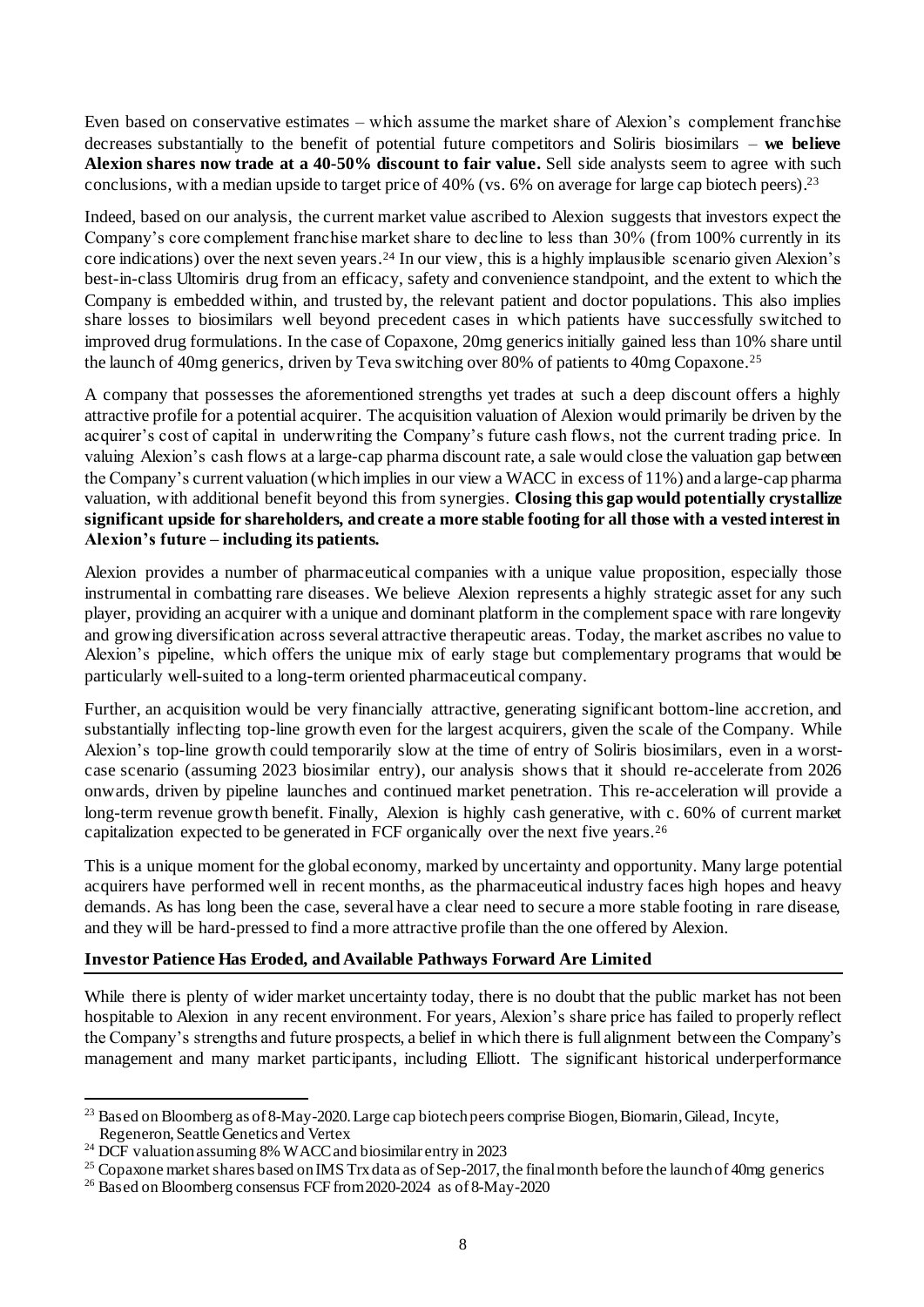coupled with an escalating series of missteps have eroded trust in the Board and management and have obscured the attractiveness of the franchise.

This is a deeply disappointing reality and a disservice to those who have built up the franchise over many years. The credibility of the management team has continued to decline in the wake of Paul Clancy's departure, as the market credited Clancy with many of the operational improvements. The current executive team has struggled to find its footing, and the Board has struggled to provide any satisfactory answers for the disappointing results. For investors, the frustration is palpable. The duty rests upon the Board of Directors to act with focus and urgency to address the situation. Many shareholders, ourselves included, have provided constructive private feedback over the years and offered support for the new management team. Management's smart operational improvements have been encouraging. But the Board's strategic incoherence has been exasperating. Public boards have a duty to represent their owners, not test their patience.

Unfortunately, there are few workable options remaining to restore investor confidence. The following levers could be considered, yet all fall short of what is needed:

- *Operational improvements?* It is possible that intensive operational focus and delivering on the franchise's growth could prove the market wrong. We believed in such a pathway back in 2017, and to the team's credit, Alexion has delivered operationally and implemented most of our suggestions at the time. These improvements have resulted in a better business and a stronger franchise, yet market sentiment and share-price performance have gone from bad to worse over this same three-year period. With management credibility fast eroding, it seems unrealistic to assume that the pursuit of further organic operational improvements over the next few years will be sufficient.
- Diversification through M&A? As noted above, there is a coherence to the consideration of small-scale opportunities. Yet the past two transactions provide a clear (and costly) cautionary tale. Both Achillion and Portola were met with investor disappointment and dramatic share-price underperformance, with this latest acquisition appearing to represent the straw that has broken the camel's back in terms of investor confidence. In our view, any large-scale M&A would be seen as an act of desperation at odds with the Company's stated objectives and could lead to an even more severely negative reaction, triggering reminiscence of the disastrous past Synageva acquisition.
- *Merger?* Given the current depressed share price, such a transaction would be value-destructive, especially in the absence of a meaningful premium for Alexion shareholders.
- *Capital returns?* Among Alexion's many strengths, the Company delivers healthy cash flow generation. Given the market's reactions to its ill-advised acquisitions as of late, the best investment Alexion could make would be an investment in itself. This is especially true given management's stated belief that Alexion is deeply undervalued today. An investment in Alexion at a 40-50% discount to fair value is uniquely attractive, yet a more value-creative capital return policy would not address the deeper issues with negative market sentiment. There is an existential debate swirling around the future of the Company, and a buyback program is an insufficient response.

Having spent the last several years deeply engaged with Alexion, working through a number of considerations directly with management, we return to the same conclusion: Alexion is a great company, but cannot reach its full potential as a listed stand-alone company. Selling the Company is the best and (at this point) the most viable pathway forward to solve its prolonged market issues and deliver an optimal outcome to all with a stake in Alexion's future.

**We respectfully urge the Board to acknowledge the limitations of the current strategy in light of the Company's persistent underperformance and to act with urgency in exploring strategic alternatives.** We appreciate the natural resistance to conceding that a company you oversee cannot thrive on its own, and we do not make the recommendation lightly. When we first engaged with the Company in 2017, we were strong believers in Alexion's standalone prospects. The progress made to date has improved many aspects of the

\*\*\*